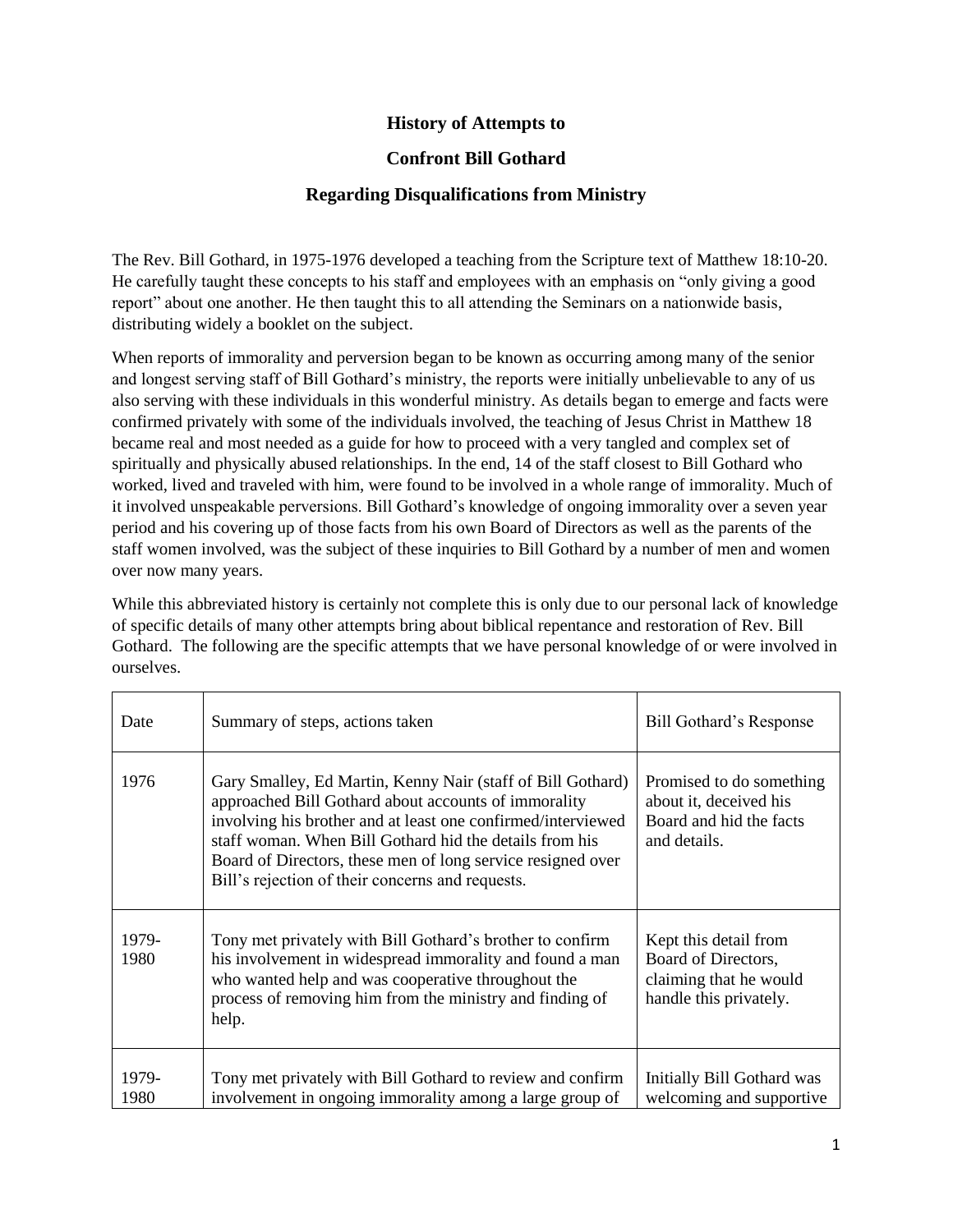|                          | Bill Gothard's staff. When Bill Gothard informed Tony that<br>the Board was not to know of these problems, and as Tony<br>learned of Bill Gothard's detailed knowledge of the ongoing<br>immorality over at least seven years, Tony decided to go to<br>step two of Matthew 18 and invite Bill Gothard's Board of<br>Directors to review the matter.                                                                                                                                                                                                                                                                                                                                                                    | of the process of<br>confirming all of the facts<br>and the persons involved.<br><b>Bill Gothard resisted</b><br>informing his Board of<br>these facts, was furious<br>when Tony asked them to<br>become involved in the<br>review of the matters, and<br><b>Bill Gothard was</b><br>completely resistant once<br>Tony learned of Bill<br>Gothard's many years of<br>knowledge of ongoing<br>immorality. |
|--------------------------|-------------------------------------------------------------------------------------------------------------------------------------------------------------------------------------------------------------------------------------------------------------------------------------------------------------------------------------------------------------------------------------------------------------------------------------------------------------------------------------------------------------------------------------------------------------------------------------------------------------------------------------------------------------------------------------------------------------------------|----------------------------------------------------------------------------------------------------------------------------------------------------------------------------------------------------------------------------------------------------------------------------------------------------------------------------------------------------------------------------------------------------------|
| 1980                     | Rev. Chuck Lynch and Tony met with Rev. Everett Hovey,<br>pastor of LaGrange Bible Church, Bill Gothard's home<br>church which is also the church which ordained him to the<br>ministry. They requested the pastor and elders to meet with<br>them and Bill Gothard to review charges that questioned his<br>qualifications to be involved in the ministry.                                                                                                                                                                                                                                                                                                                                                             | LaGrange Bible Church<br>rejected the request stating<br>that it was "a Corporate<br>matter"                                                                                                                                                                                                                                                                                                             |
| 1980,<br>July 5-6        | IBYC ministry Board of Directors convened a 12 hour<br>hearing where charges against Bill Gothard were presented,<br>with personal testimony, confirming Bill Gothard's<br>knowledge of ongoing immorality over a seven year period,<br>sending new and additional single staff women up to the<br>Crazy Bear Lodge where they also were violated sexually<br>and spiritually.                                                                                                                                                                                                                                                                                                                                          | Board asked Bill Gothard<br>to resign, which he did the<br>next day. One month later<br>he was reinstated, renamed<br>his ministry, replaced the<br>Board and has continued<br>without confession of his<br>own sin and failures                                                                                                                                                                         |
| 1980,<br>July,<br>August | Tony met privately with the new President and CEO and<br>Chairman of the Board, Mr. John McClario. The purpose of<br>the meeting was to confirm if the story might be true or<br>false, of Mr. McClario's monthly visits to a hotel in Florida<br>where he co-habited with a prostitute over many years. The<br>witness involved made clear that Mr. McClario's wife and<br>daughters and Bob Jones University (where he served as<br>Board member) were not knowledgeable of these activities.<br>Mr. McClario never answered the question or confirmed the<br>story, did not say goodbye and hung up the telephone. He<br>resigned all of his positions at the Institute in Basic Youth<br>Conflicts within the week. | There was no response or<br>comment from Bill<br>Gothard or Bob Jones who<br>had arranged for his hiring<br>and work as head of the<br>Bill Gothard ministry.<br>Bill Gothard filled his<br>departure with his own<br>appointment.                                                                                                                                                                       |
| 1981,                    | Bill Gothard, the Board of the ministry IBYC, and                                                                                                                                                                                                                                                                                                                                                                                                                                                                                                                                                                                                                                                                       | Bill Gothard added a                                                                                                                                                                                                                                                                                                                                                                                     |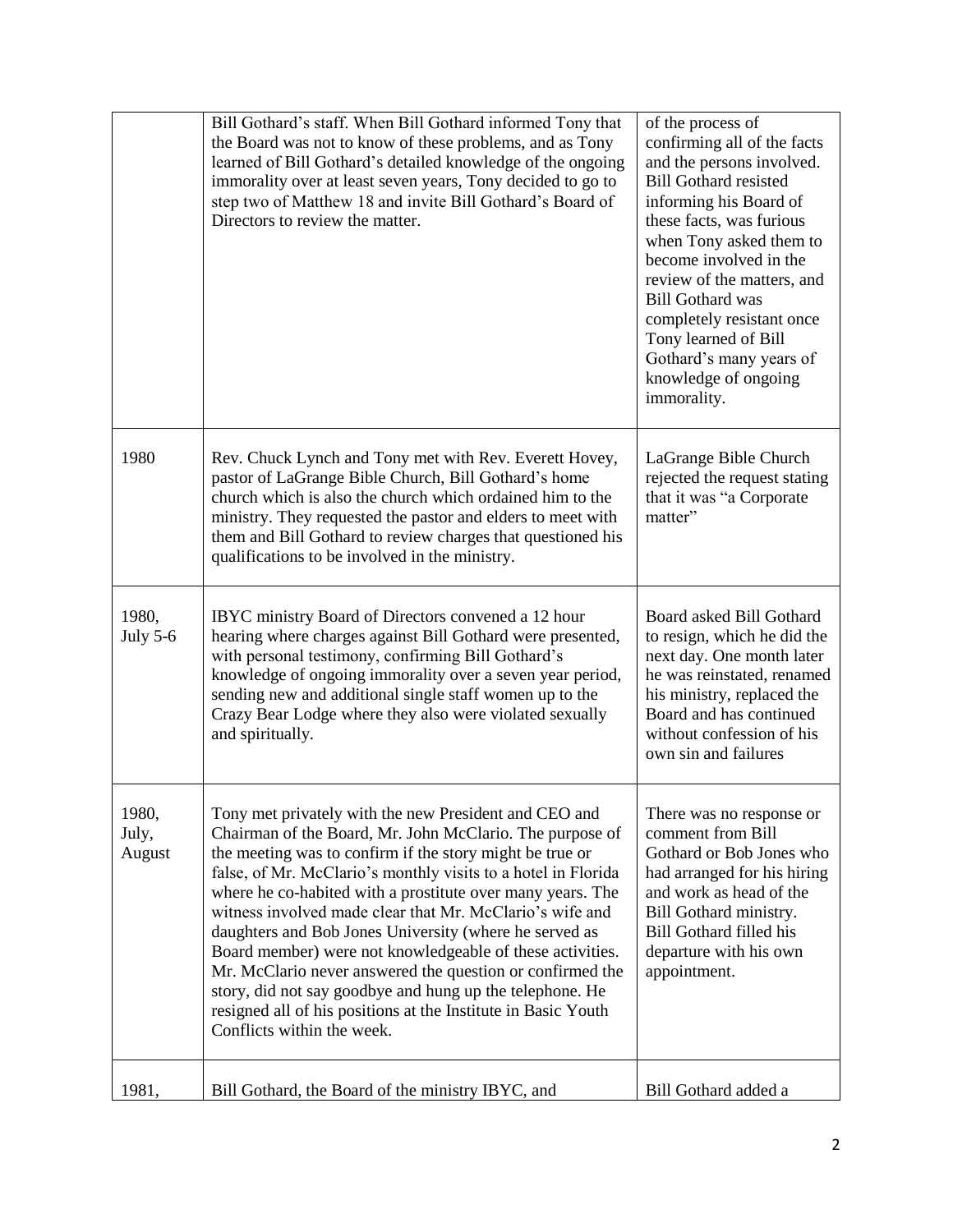| Sept. 5                  | LaGrange Bible Church, Rev. Everett Hovey, authored,<br>signed, published and distributed nationally a 19 page letter<br>listing 26 charges to prove that Tony was "an agent of<br>Satan." Bill Gothard, the ministry Board, and the LaGrange<br>Bible Church rejected the teachings of the teachings of Jesus<br>Christ in Matthew 18 making no effort to attempt even step<br>one of these clear teachings.                                                                                                                                                                                                                                                                                                                                                                                 | personal hand written<br>letter to each of the<br>documents he sent out to<br>many across the country.<br>Bill Gothard failed to send<br>any copy to Tony.                                                                                   |
|--------------------------|-----------------------------------------------------------------------------------------------------------------------------------------------------------------------------------------------------------------------------------------------------------------------------------------------------------------------------------------------------------------------------------------------------------------------------------------------------------------------------------------------------------------------------------------------------------------------------------------------------------------------------------------------------------------------------------------------------------------------------------------------------------------------------------------------|----------------------------------------------------------------------------------------------------------------------------------------------------------------------------------------------------------------------------------------------|
|                          |                                                                                                                                                                                                                                                                                                                                                                                                                                                                                                                                                                                                                                                                                                                                                                                               |                                                                                                                                                                                                                                              |
| 1981                     | Bill Gothard employs and transports by jet aircraft two men<br>to hold a secret meeting with the home church of Tony (in<br>Whitewater, Kansas) to falsely accuse him before the Pastor<br>and the Elders. They were prohibited by him from<br>explaining the meeting or content to Tony.                                                                                                                                                                                                                                                                                                                                                                                                                                                                                                     | Bill Gothard's personal<br>plan of retribution. Bill<br>Gothard and his Board of<br>Directors make no<br>response to a letter Tony<br>sends requesting a meeting<br>to clear up and clarify any<br>questions or concerns they<br>might have. |
| 1981 -<br>early<br>1990s | Dr. Earl Radmacher, President of Western Seminary,<br>Portland Oregon attempted on several occasions to address<br>the behavior and Bill Gothard's misuse of Scripture in<br>numerous areas                                                                                                                                                                                                                                                                                                                                                                                                                                                                                                                                                                                                   | Bill Gothard told Dr.<br>Radmacher he did not<br>need instruction from<br>seminary professors, God<br>is his teacher.                                                                                                                        |
| May 30,<br>1984          | Dr. Ron Allen, then Professor of Hebrew Scripture, Western<br>Baptist Seminary, Portland (now at Dallas Seminary) wrote<br>his "Issues of Concern - Bill Gothard and the Bible, A<br>Report                                                                                                                                                                                                                                                                                                                                                                                                                                                                                                                                                                                                   | See above                                                                                                                                                                                                                                    |
| 1994 -<br>present        | Midwest Christian Outreach, Inc., a ministry to people<br>leaving Cults of various sorts, began minister to many<br>believers confused by the doctrines and the behavior of Bill<br>Gothard. MCOI attempted to contact Bill Gothard but<br>received no response until they published their first article,<br>"Bill Gothard's Evangelical Talmud." The first of numerous<br>meetings with Bill and others of his staff until<br>approximately 2003. These meetings addressed Bill<br>Gothard's behavior but particularly focused on doctrinal<br>problems. The meetings with Bill Gothard included the<br>pastors of MCOI leadership, Dr. Norman L. Geisler and<br>others. As Bill Gothard was unrepentant a book was written,<br>A Matter of Basic Principles: Bill Gothard and the Christian | <b>Bill Gothard made</b><br>numerous commitments to<br>correct false teaching but<br>in no case followed<br>through or kept his word.                                                                                                        |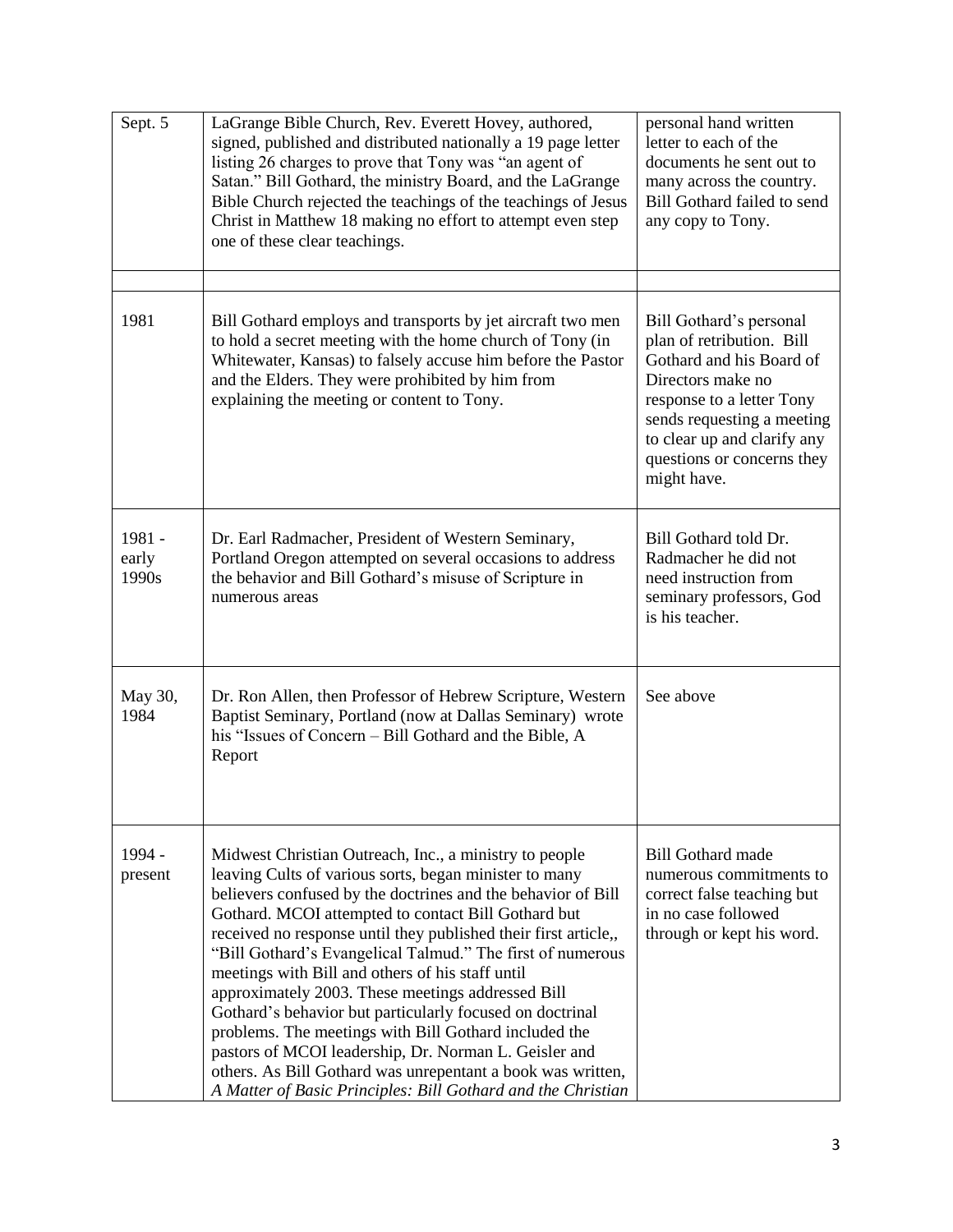|      | Life in order to "take it to the church." It was review by the<br>Advisory Board of MCOI, Board of Directors is Evangelical<br>Ministries to New Religions as well as several pastors and<br>the individuals who were interviewed and written in the<br>book. Another series of meetings occurred in 2005 between<br>L.L. (Don) Veinot Jr, president of MCOI and Bill Gothard<br>in person with Ron Henzel, Senior Researcher for MCOI<br>participated by phone. After 6 meetings and numerous<br>emails it was demonstrated that Bill Gothard's view of grace<br>is unbiblical and at best Roman Catholic in origin. |                                                                                                                                                                                                                                                                                                                                                                                                                                                                  |
|------|-----------------------------------------------------------------------------------------------------------------------------------------------------------------------------------------------------------------------------------------------------------------------------------------------------------------------------------------------------------------------------------------------------------------------------------------------------------------------------------------------------------------------------------------------------------------------------------------------------------------------|------------------------------------------------------------------------------------------------------------------------------------------------------------------------------------------------------------------------------------------------------------------------------------------------------------------------------------------------------------------------------------------------------------------------------------------------------------------|
| 2007 | Bill Gothard contacts Dr. Gary Smalley requesting his help<br>to remove a Wikipedia article that described Bill Gothard<br>involved with young staff women, which article stated: "In<br>1982 the Los Angeles Times also reported allegations that<br>"Bill Gothard was seen by staff members patting and<br>fondling women employees. Later, he admitted in staff<br>meetings that these actions were 'moral failures' on his part."                                                                                                                                                                                 | Gary Smalley explained he<br>could not help Bill<br>Gothard do this because it<br>was Gary Smalley himself<br>who had found Bill<br>Gothard late at night with<br>one of the women on his<br>lap in a nightgown.<br>Bill Gothard rejected this<br>opportunity to<br>acknowledge his wrong<br>and continued his efforts<br>to remove the Wiki article<br>and continue his cover up<br>of his violations and<br>irresponsible actions<br>toward these staff women. |
| 2009 | Gary Smalley attempts to assist Bill Gothard in reconciling<br>with Tony, a previous staff member which Gothard had<br>slandered and libeled in a published letter distributed to<br>many Christian leaders nationally, as well as accompanied<br>by Gothard sending two staff men to hold a secret meeting<br>with Tony's home church where false witness was delivered<br>per Gothard's instructions, all without consideration to the<br>teachings of Jesus Christ in Matthew 18:15-20.                                                                                                                            | In two phone conference<br>calls, Gothard initial<br>denied ever writing a 19<br>page letter, and denied he<br>ever referred to anyone as<br>"an agent of Satan" much<br>less 69 times in one letter!<br>Once a copy of the letter<br>was provided to him by<br>Gary S. Gothard turned<br>angry and the<br>communications stopped.<br>Gothard no longer wanted<br>to reconcile over such<br>matters.                                                             |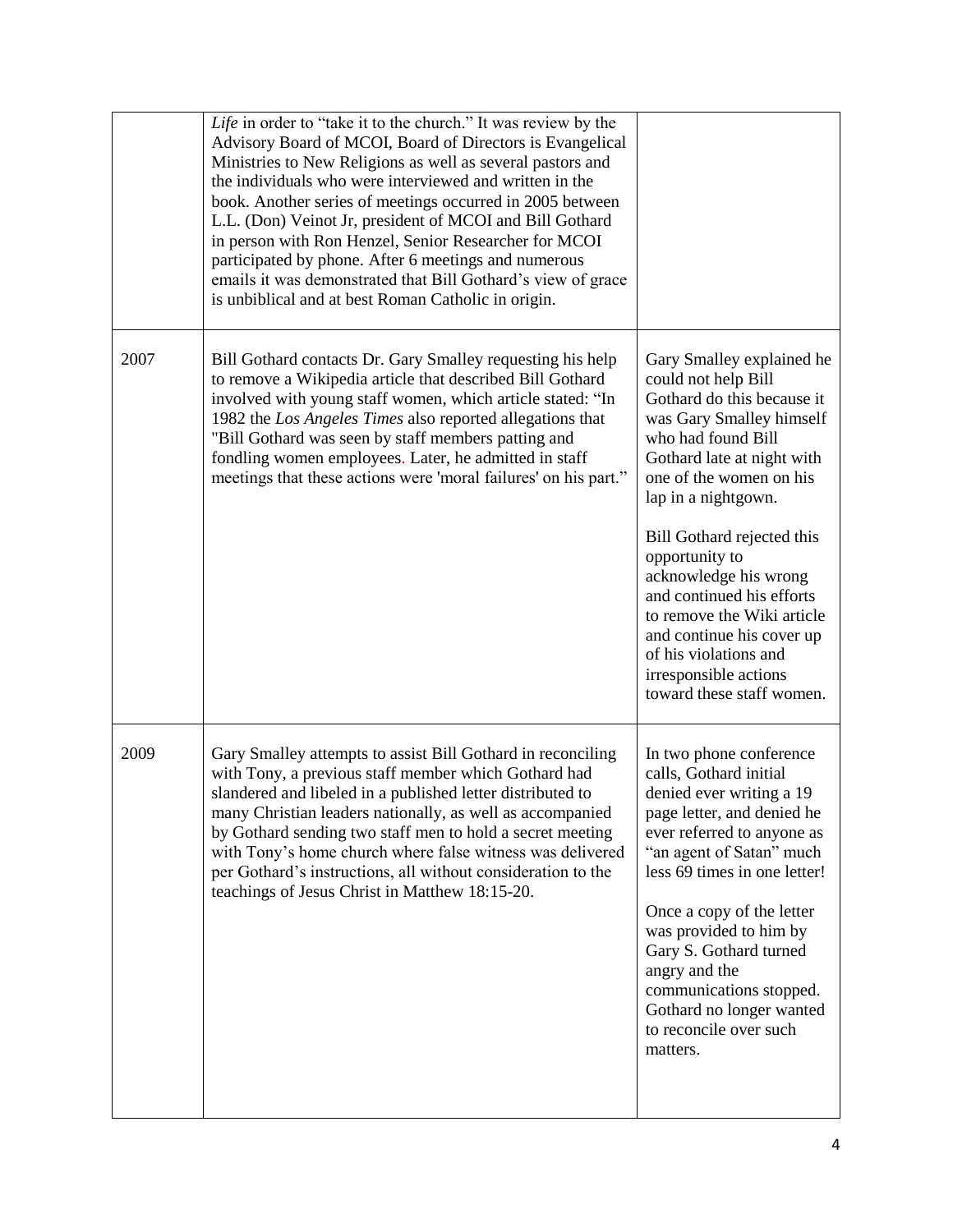| 2011                            | Recovering Grace, a ministry of friends who had grown up<br>as children and youth inside of Bill Gothard's ATI training<br>schools, and who had left the legalist teachings of the<br>ministry. Their ministry expanded by word of mouth to now<br>300,000 other "alumni" and students of ATI who are<br>seeking to know the grace of God and recover a genuine<br>relationship with Jesus Christ apart from all works of the<br>law and all works of 7 Universal Non-Optional Principles<br>(laws) of Bill Gothard.                                                                                            | <b>Bill Gothard has attempted</b><br>communication with this<br>group but has been unsure<br>of how to reconcile with<br>such a large group of<br>believers who have traded<br>his teachings of principles<br>for the teachings of the<br>grace of God from whom<br>all blessings flow.                                                                                                                                                                                                                                                                                                                   |
|---------------------------------|-----------------------------------------------------------------------------------------------------------------------------------------------------------------------------------------------------------------------------------------------------------------------------------------------------------------------------------------------------------------------------------------------------------------------------------------------------------------------------------------------------------------------------------------------------------------------------------------------------------------|-----------------------------------------------------------------------------------------------------------------------------------------------------------------------------------------------------------------------------------------------------------------------------------------------------------------------------------------------------------------------------------------------------------------------------------------------------------------------------------------------------------------------------------------------------------------------------------------------------------|
| 2013,<br>Oct.,<br>Nov.,<br>Dec. | Bill Gothard telephones Tony G on two occasions and sends<br>to him four additional letters confirming that he, Gothard,<br>wants to pursue reconciliation with Tony and to do so is<br>requesting Tony go to his warehouse and files and retrieve<br>documentation that has been in storage for 33 years, and<br>deliver to Gothard, a) any documentation that proves Bill<br>Gothard had detailed knowledge before 1980 of ongoing<br>immorality among his management and staff and b) Tony's<br>response to each of 26 charges Gothard made against Tony<br>when Gothard pronounced him "an agent of Satan." | Tony delivers to Gothard<br>140 pages of evidence,<br>testimony and<br>documentation answering<br>in detail both questions on<br>Jan. 2, 2014.<br>Because the 19 page letter<br>of Libel was signed by the<br>chairman of the<br>IBLP/IBYC Board and by<br>the Senior Pastor of the<br>LaGrange Bible Church<br>(LBC), Tony copied the<br>140 pages to the IBLP<br>Board and to the Elders<br>and Pastor of the LBC.<br>As of June 10, 2014,<br>Gothard, nor the IBLP<br>Board, nor the LaGrange<br><b>Bible Church have</b><br>responded with any<br>communication at all to<br>the materials presented. |
| 2014, Jan.<br>- May             | Tony follows up previous package of documentation with<br>six letters asking Gothard for some response, reminding him<br>of God's grace and mercy, and forgiveness by God's<br>children upon confession of sins.                                                                                                                                                                                                                                                                                                                                                                                                | No response at all from<br>Gothard in five months. It<br>is becoming clear he is<br>more inclined to cover up<br>his sins than to confess<br>them.                                                                                                                                                                                                                                                                                                                                                                                                                                                        |
| 2014, Jan.<br>$-$ May           | Tony follows up previous package of documentation<br>delivered to the Board of Directors of IBLP with three<br>letters along with copies of six letters to Bill Gothard                                                                                                                                                                                                                                                                                                                                                                                                                                         | No response at all from<br><b>IBLP</b> Board in five<br>months. It is becoming                                                                                                                                                                                                                                                                                                                                                                                                                                                                                                                            |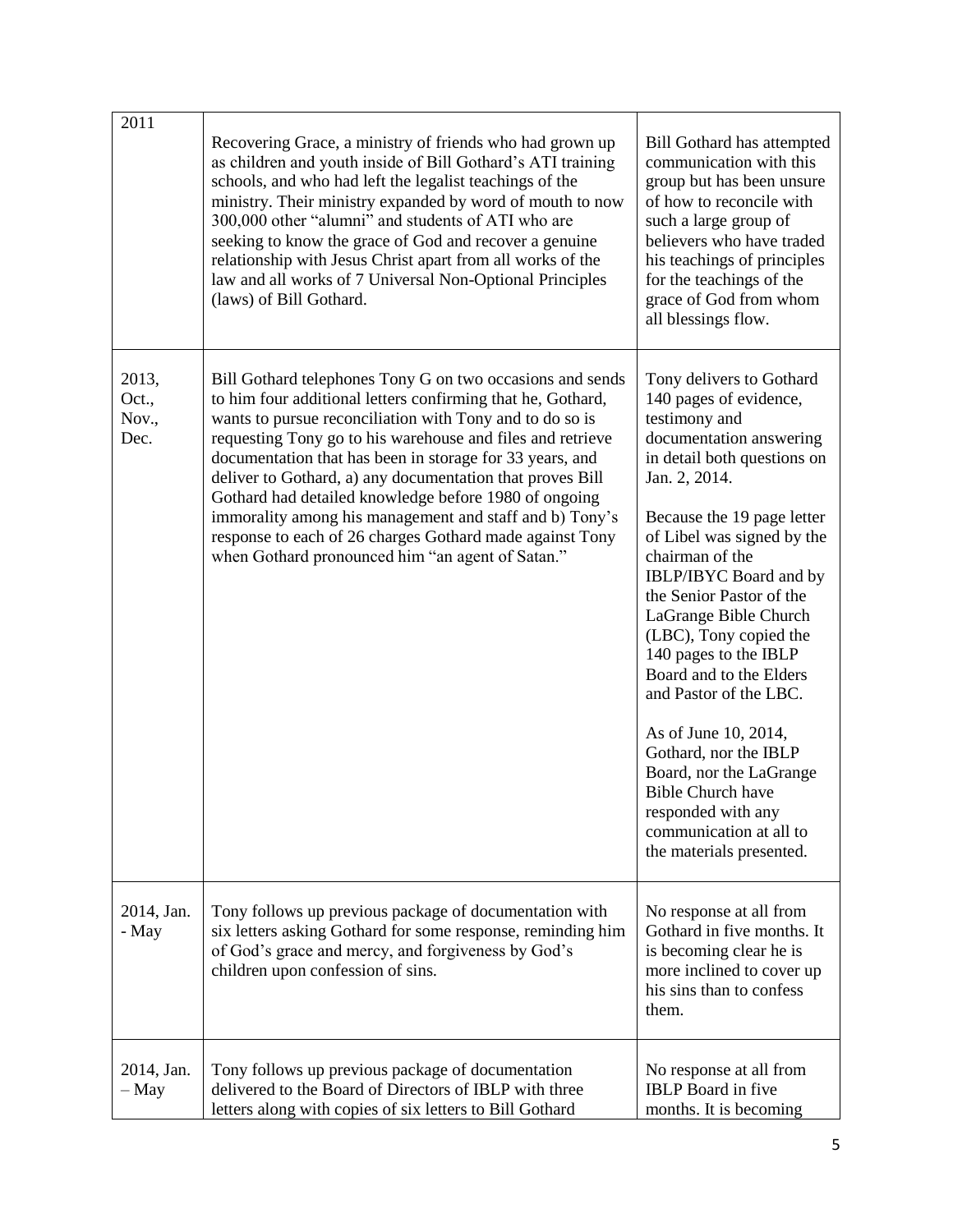|                       | requesting a phone conference, or a personal meeting with<br>them to answer any questions and consider how the charges<br>of the immorality of Bill Gothard might be best addressed.                                                                                                                                                                                                                                                                                                                                                                                                                                                                           | clear they are more<br>inclined to cover up his<br>and their sins than to<br>confess them.                                                                                                                                                                                                                                                                                                                                                                                                                                                                                                                                                                                                                                                                                                                                                                                                                                                                                                                                                                                                                               |
|-----------------------|----------------------------------------------------------------------------------------------------------------------------------------------------------------------------------------------------------------------------------------------------------------------------------------------------------------------------------------------------------------------------------------------------------------------------------------------------------------------------------------------------------------------------------------------------------------------------------------------------------------------------------------------------------------|--------------------------------------------------------------------------------------------------------------------------------------------------------------------------------------------------------------------------------------------------------------------------------------------------------------------------------------------------------------------------------------------------------------------------------------------------------------------------------------------------------------------------------------------------------------------------------------------------------------------------------------------------------------------------------------------------------------------------------------------------------------------------------------------------------------------------------------------------------------------------------------------------------------------------------------------------------------------------------------------------------------------------------------------------------------------------------------------------------------------------|
| 2014, Jan.<br>$-$ May | Tony follows up previous package of documentation<br>delivered to the Elders and Pastor of LaGrange Bible<br>Church with ten letters with additional support and<br>encouragement from the Scriptures for the importance of<br>addressing and resolving these problems among believers.<br>This was sent along with copies of the six letters to Bill<br>Gothard for the purpose of requesting a phone conference or<br>a personal meeting with the LBC Elders to consider the<br>many serious charges of ungodliness and contrary doctrine<br>of Bill Gothard that have caused so much wide spread<br>damage and division among the churches of Jesus Christ. | In five months, no phone<br>call, no invitation to meet<br>with the Elders. Initially<br>they did indicate in a brief<br>email they would "pray"<br>and fast" about this matter<br>and consult God as to their<br>responsibility. They<br>eventually informed me<br>they had "no standing" on<br>the matter and would not<br>become involved in any<br>hearing of the charges.<br>They have maintained<br>their position of<br>maintaining the ordination<br>as in good standing and<br>ask the church of Jesus<br>Christ to rely upon their<br>judgment their<br>commissioning of Bill<br>Gothard to ministry is still<br>supported fully by this<br>church. And that after<br>receiving and reading all<br>of the details of evidences<br>standing against Bill<br>Gothard which Biblically<br>disqualify him from any<br>position of trust or<br>ministry. Tony did ask<br>them directly if they were<br>also consulting with Bill<br>Gothard about what they<br>ought to do. They would<br>never answer that direct<br>question. One must<br>wonder if they did not hear<br>much more from Gothard<br>than from God. |
|                       | Tony sends letter to President of IBLP, Dr. Tim Levendusky<br>requesting a time for communications.                                                                                                                                                                                                                                                                                                                                                                                                                                                                                                                                                            | No response at all from<br>Levendusky. It is<br>becoming clear he is not                                                                                                                                                                                                                                                                                                                                                                                                                                                                                                                                                                                                                                                                                                                                                                                                                                                                                                                                                                                                                                                 |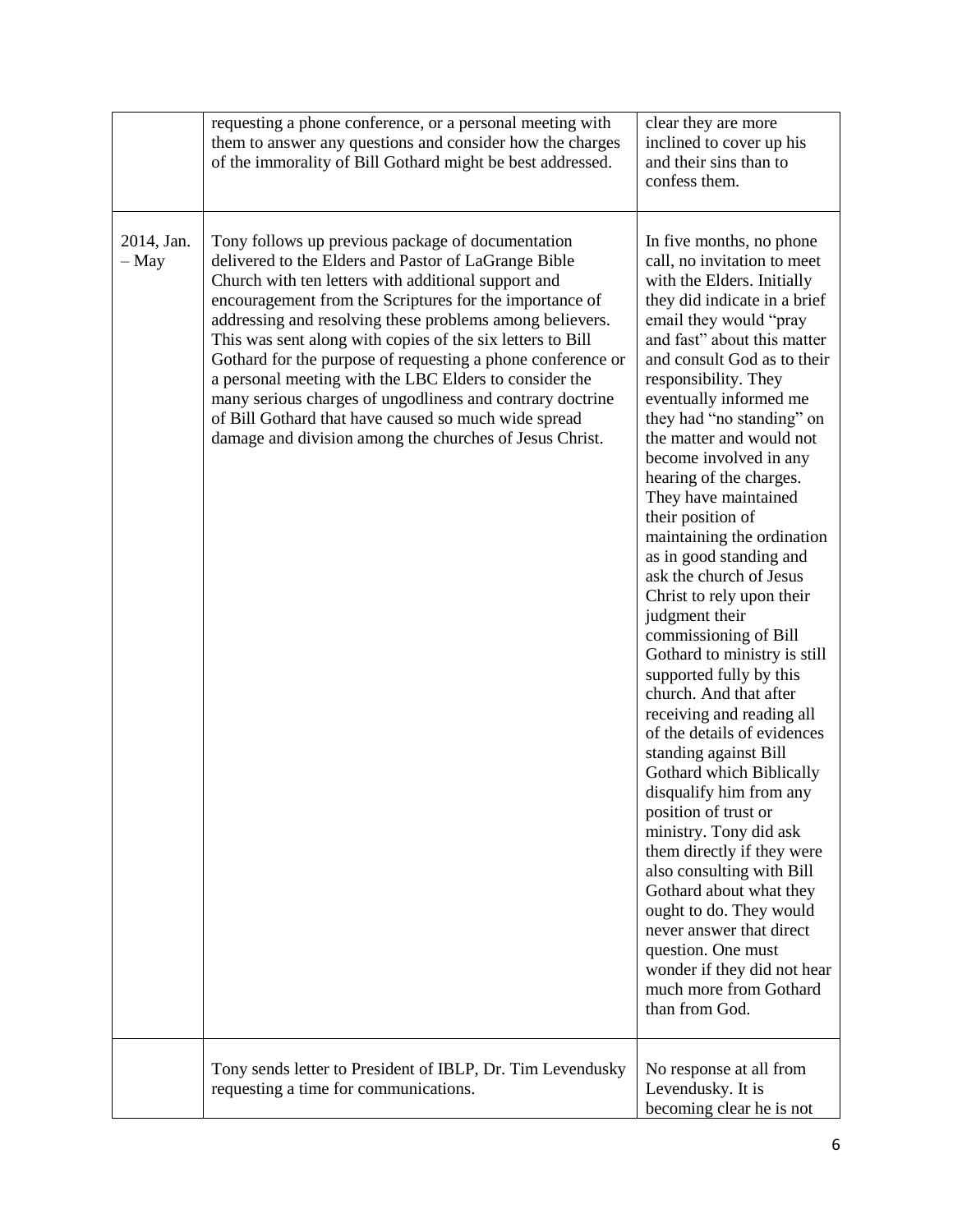|                                                                                                                                                                                                                                                                                                                                                                                                                                                                               | inclined to support the<br>confrontation and<br>correction of Gothard's<br>and IBLP Board sins.                                                                                                                                                                                          |
|-------------------------------------------------------------------------------------------------------------------------------------------------------------------------------------------------------------------------------------------------------------------------------------------------------------------------------------------------------------------------------------------------------------------------------------------------------------------------------|------------------------------------------------------------------------------------------------------------------------------------------------------------------------------------------------------------------------------------------------------------------------------------------|
| Tony sends two letters to Mr. Chris Hogan, a friend of the<br>ministry of IBLP and a featured speaker at their events,<br>requesting communications about these serious matters.                                                                                                                                                                                                                                                                                              | No response at all from<br>Hogan. It is becoming<br>clear he is not inclined to<br>support the confrontation<br>and correction of<br>Gothard's and IBLP Board<br>sins.                                                                                                                   |
| In the first two weeks of January 2014, Bill Gothard<br>initiated false witness against Tony G and two other men.<br>Tony G sent a letter to Bill Gothard on 1.28.14 asking him<br>to cease bearing of false witness. The other two men also<br>confronted Bill Gothard in a conference call, Gothard<br>apologized to both men, they forgave him, and Gothard<br>wrote a letter acknowledging his wrong to be sent to each<br>person he spoke to about his false statements. | Bill Gothard rejected the<br>request to apologize to<br>Tony G.                                                                                                                                                                                                                          |
| Open Letter published by Group of Theologians, Pastors,<br>Apologists and other believers calling on Bill Gothard to<br>acknowledge error in doctrinal teachings.<br>http://iblpopenletter.com/<br>Response by Bill Gothard at:<br>http://iblpopenletter.com/wp-<br>content/uploads/2014/06/Open-Letter.Response.5.14.pdf<br>Response to Gothard by Open Letter group:<br>http://iblpopenletter.com/response-bill-gothard/                                                    | <b>Bill Gothard actually</b><br>responds with a summary<br>of his teachings on each of<br>the errors listed.<br>Open Letter group<br>responds publishing<br>specific written and verbal<br>teachings of Bill Gothard<br>which are in violation of<br>his June, 2014 public<br>statement. |
|                                                                                                                                                                                                                                                                                                                                                                                                                                                                               |                                                                                                                                                                                                                                                                                          |

God's Word reminds us of the desires of God to see His children inside of the church of Jesus Christ, to be in pursuit of holiness, sanctification, living in peace and in love toward one another. When and where a believer and especially a Teacher or Overseer develop and practice wicked and immoral behavior, and/or develop and promote teachings that are contrary doctrines to that of the Scriptures, they are to be confronted for the purpose of correction and restoration to godly behavior and pure doctrine.

In cases of special and prolonged rebellion against the truth and continued behavior damaging to individuals and to the church, the process outlined in Scripture includes discipline and a public warning to the church. Elders, Pastors, Teachers, Overseers, are all subject to the discipline process and warnings of Scripture, all "without partiality."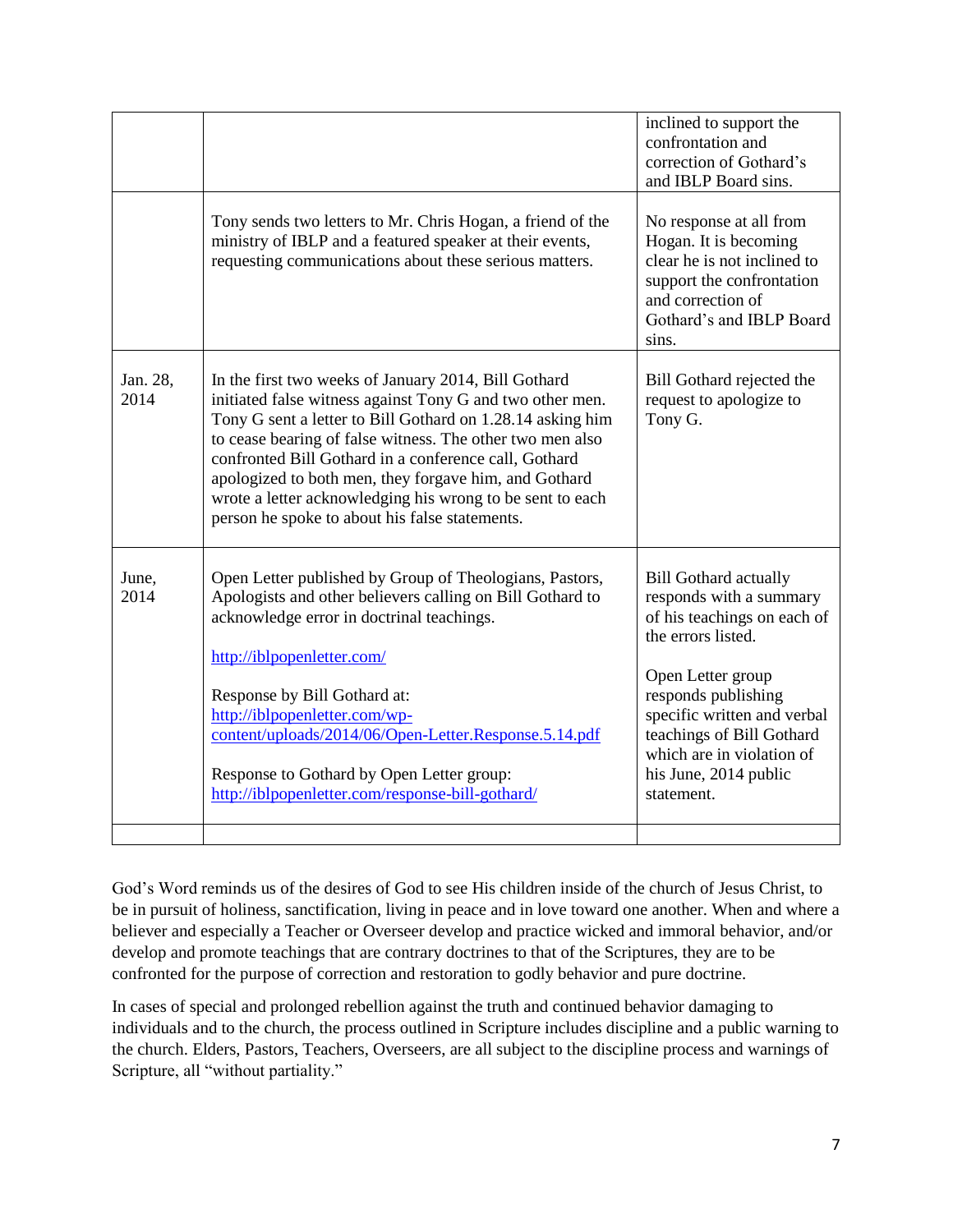We must pray for God to grant to each of these repentance which is an act of God. "The Lord's bondservant must not be quarrelsome, but be kind to all, able to teach, patient when wronged, with gentleness correcting those who are in opposition, if perhaps God may grant them repentance leading to the knowledge of the truth, and they may come to their senses and escape from the snare of the devil, having been held captive by him to do his will." II Timothy 2:24-26

"Do not receive an accusation against an elder except on the basis of two or three witnesses. Those who continue in sin, rebuke in the presence of all, so that the rest also will be fearful of sinning….maintain these principles without bias, doing nothing in a spirit of partiality…The sins of some men are quite evident going before them to judgment; for others, their sins follow after." I Timothy 5:17-25.

"Do not participate in the unfruitful deeds of darkness, but instead even expose them." Ephesians 5:11

"If he refuses to listen to them, tell it to the church; and if he refuses to listen even to the church, let him be to you as a Gentile and a tax collector." Matthew 18:17

"I am so amazed that you are so quickly deserting Him who called you by the grace of Christ, for a different gospel; which is really not another; only there are some who are disturbing you and want to distort the gospel of Christ…he is to be accursed!...But when Peter came to Antioch, I opposed him to his face, because he stood condemned…he began to hold himself aloof, fearing the party of the circumcision. The rest of the Jews joined him in hypocrisy with the result that even Barnabas was carried away by their hypocrisy. But when I saw that they were not straightforward about the truth of the gospel, I said to Peter in the presence of all…I do not nullify the grace of God, for if righteousness comes through the Law, then Christ died needlessly." Galatians 1-2

"For he who does wrong will receive the consequences of the wrong which he has done, and that without partiality." Colossians 3:25

## **Guidance for a Biblical Response to Teachers and Teachings Contrary to God's Word**

II John 1:9-11 "Anyone who goes too far and does not abide in the teaching of Christ, does not have God; the one who abides in the teaching, he has both the Father and the Son. <sup>10</sup> If anyone comes to you and does not bring this teaching, do not receive him into *your* house, and do not give him a greeting; for the one who gives him a greeting participates in his evil deeds."

III John 1:9-11 "I wrote something to the church; but Diotrephes, who loves to be first among them, does not accept what we say. For this reason, if I come, I will call attention to his deeds which he does, unjustly accusing us with wicked words; and not satisfied with this, he himself does not receive the brethren, either, and he forbids those who desire *to do so* and puts *them* out of the church. Beloved, do not imitate what is evil, but what is good. The one who does good is of God; the one who does evil has not seen God."

I Corinthians 5:9-13 " I wrote you in my letter not to associate with immoral people; I *did* not at all *mean* with the immoral people of this world, or with the covetous and swindlers, or with idolaters, for then you would have to go out of the world. <sup>11</sup> But actually, I wrote to you not to associate with any so-called brother if he is an immoral person, or covetous, or an idolater, or a reviler, or a drunkard, or a swindler not even to eat with such a one. For what have I to do with judging outsiders? Do you not judge those who are within *the church*?<sup>13</sup> But those who are outside, God judges. REMOVE THE WICKED MAN FROM AMONG YOURSELVES."